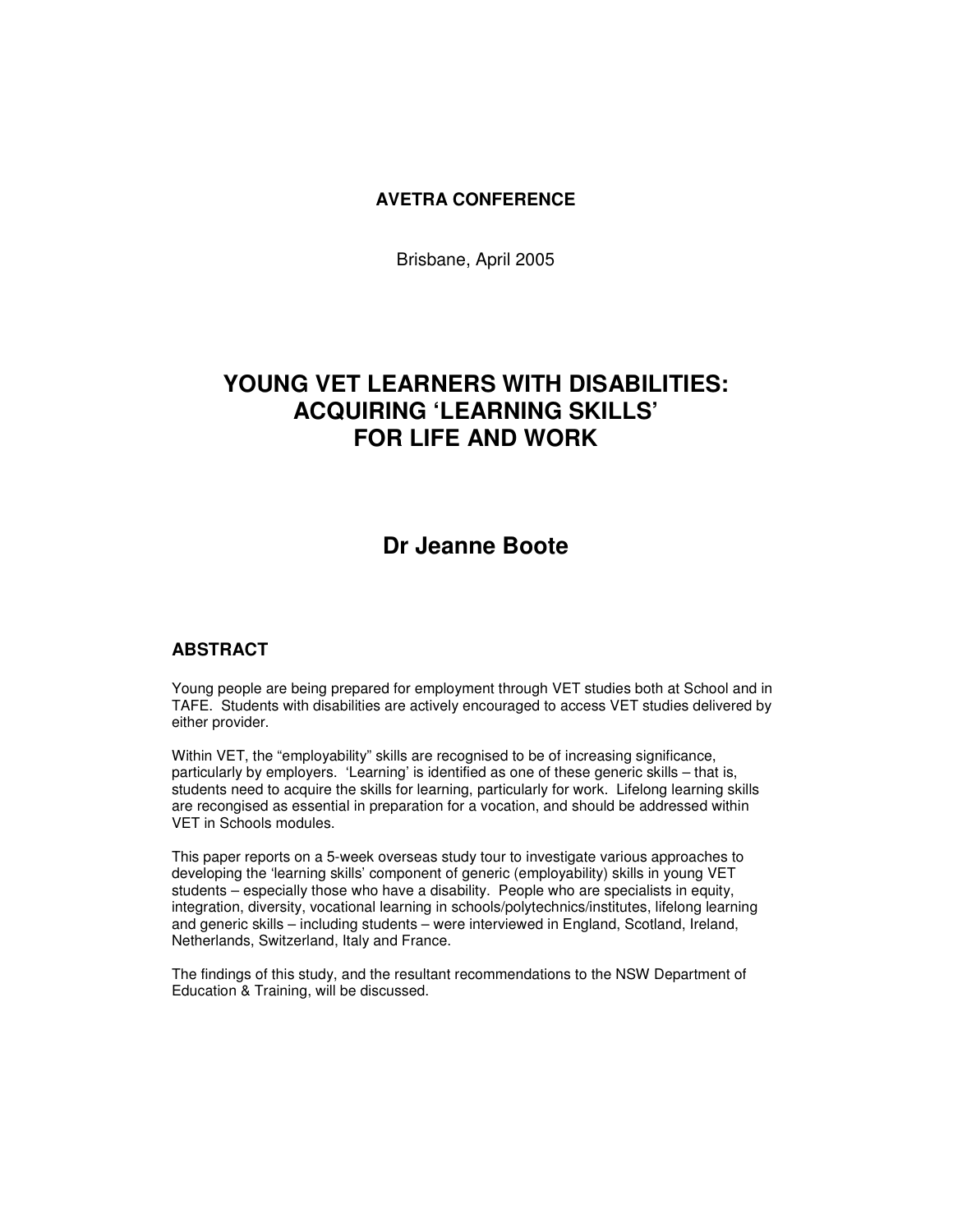# **RATIONALE FOR THE STUDY TOUR**

The purpose of this study was to identify issues which overseas countries have experienced in introducing "learning skills" education to young vocational students with disabilities, in order to inform the approach to be used within Australian vocational education and training (VET).

### **BACKGROUND TO THE STUDY**

There is a wide range of channels which might be explored regarding the study tour topic. These include:

- VET as it is delivered in schools and in TAFE
- 'employability skills'as they are proposed to be introduced within Australia
- 'key', 'core'or generic skills as they are in place in other countries
- definitions of lifelong learning
- education and employment issues for students with disabilities
- 'learning' as a skill

The literature reviewed for this study was limited by the timeframe involved. The most relevant themes which were identified are discussed below.

### **1 Employability Skills**

It is being increasingly recognised that in order to be "employable", potential workers need to have not only the technical knowledge and skills, but also significant cognitive understanding and attitudes and behavioural skills. Within Australia, these generic skills have been identified as

- Communication
- Team work
- Problem solving
- Self Management
- Planning and organising
- Technology
- Learning
- Initiative and enterprise (DEST, 2002)

Riddell et al (2001:103) draw attention to the necessity of a "renewed emphasis on enhancing disabled workers' employability". Within the context of this study, it will be necessary to recognise how this might be best achieved. Callan (2003:29) recognised the need for "a student-focussed approach to learning, delivered by highly skilled teachers" if generic skills are to be advanced within any VET learner.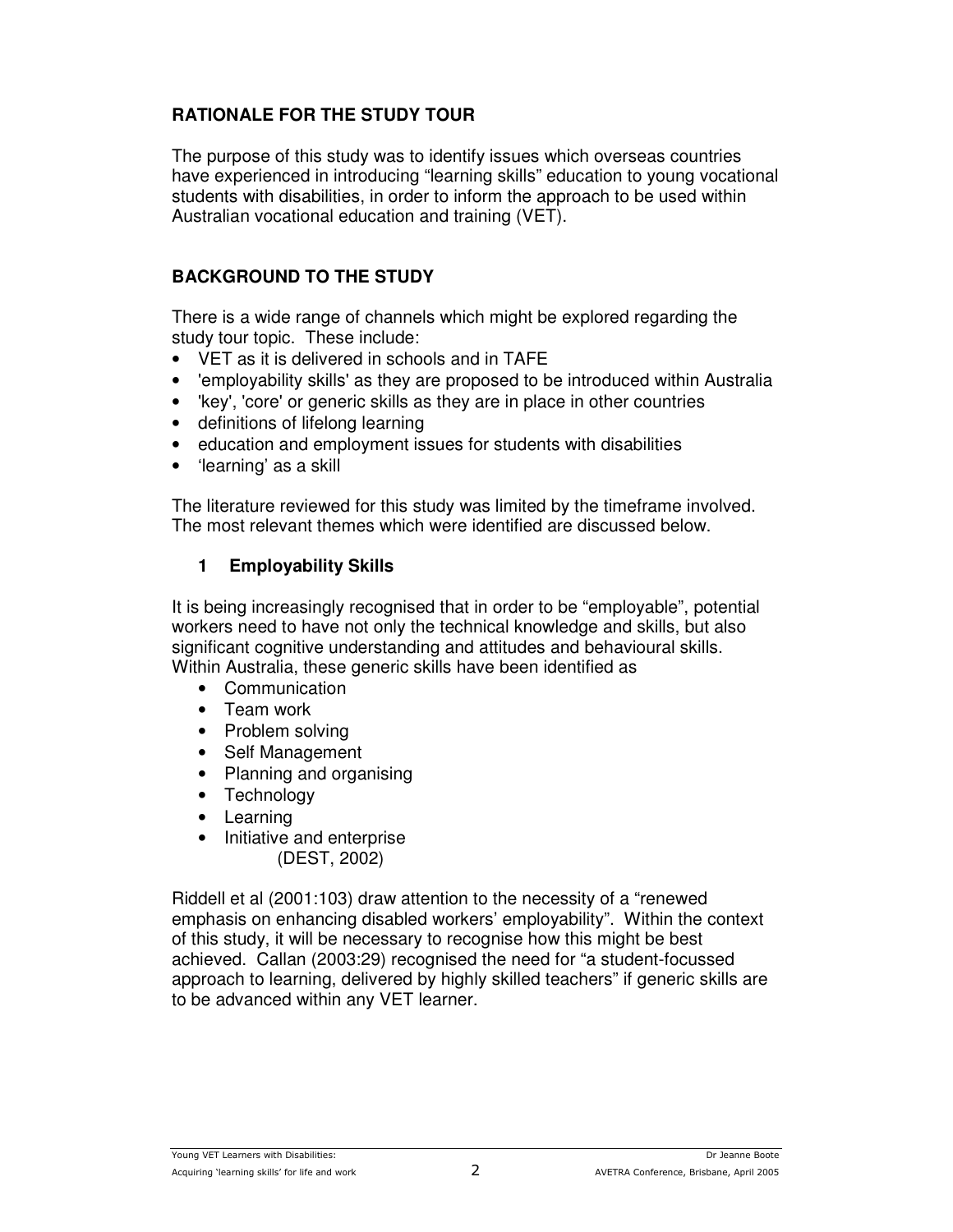#### **2 Vocational education and training – in Schools and TAFEdelivered**

Some VET policy and delivery programs attempt to address fairness for students with disabilities. Within Australia, the objectives of the national strategy for VET from 2004-2010 recognise the need for both strong technical skills as well as the employability skills in individuals; and the need to strengthen communities socially through learning and employment (Karmel, 2004). At this point, it is unclear whether VET is significant as an equity measure, although Knight (2004) believes the limited data to date appears positive. However, Connell & Crump (2003) warn of the potential that School and TAFE delivered VET may in fact increase social segregation rather than reduce it, and VET in Schools needs to be aligned to broader equity agendas in order for the longer-term goal of employment for these students.

Young VET learners at school self-report as having "learnt key competencies, such as organising themselves better, meeting deadlines and working under pressure" (Polesel et al, 2004:18). Likewise, school students who undertake *paid* work also mention generic skills more often in relation to this paid work than they do to work experience (Smith & Wilson, 2002).

It would appear that gaining *paid* employment may be a significant factor in improving employability skills. Students with Disabilities must have an equitable opportunity to experience this.

# **3 Lifelong Learning**

When they attempt to enter further or higher education, or when they attempt to gain employment, young people also need to have an understanding of the elements of lifelong learning. The current Australian employability skills recognise 'learning' as a skill, and emphasise these as "learning skills that contribute to ongoing improvement and expansion in employee and company operations and outcomes" (Training Packages @ Work, 2004). The employee element might translate as lifelong learning skills. It will be essential that these are not be overlooked for the organisational outcomes.

Writers such as Bolhuis (2003) draw attention to the executive skills required in lifelong learning such as goal setting, preparation for learning, executing learning activities, evaluation the process and results achieved, monitoring, decision-making and disengaging. Students with certain disabilities may have difficulty gaining or improving these skills at school or VET, with further education and training perhaps having an unstated pre-requisite level of skill which will disadvantage some.

Riddell et al (2001) considered the learning society specifically as it relates to people with disabilities, particularly from the perspective of lifelong learning. They discuss three approaches: lifelong learning as a generator of human capital; lifelong learning as a generator of social capital; and lifelong learning as personal and social transformation or as social control. In many countries, lifelong learning is seen as an important factor in creating and maintaining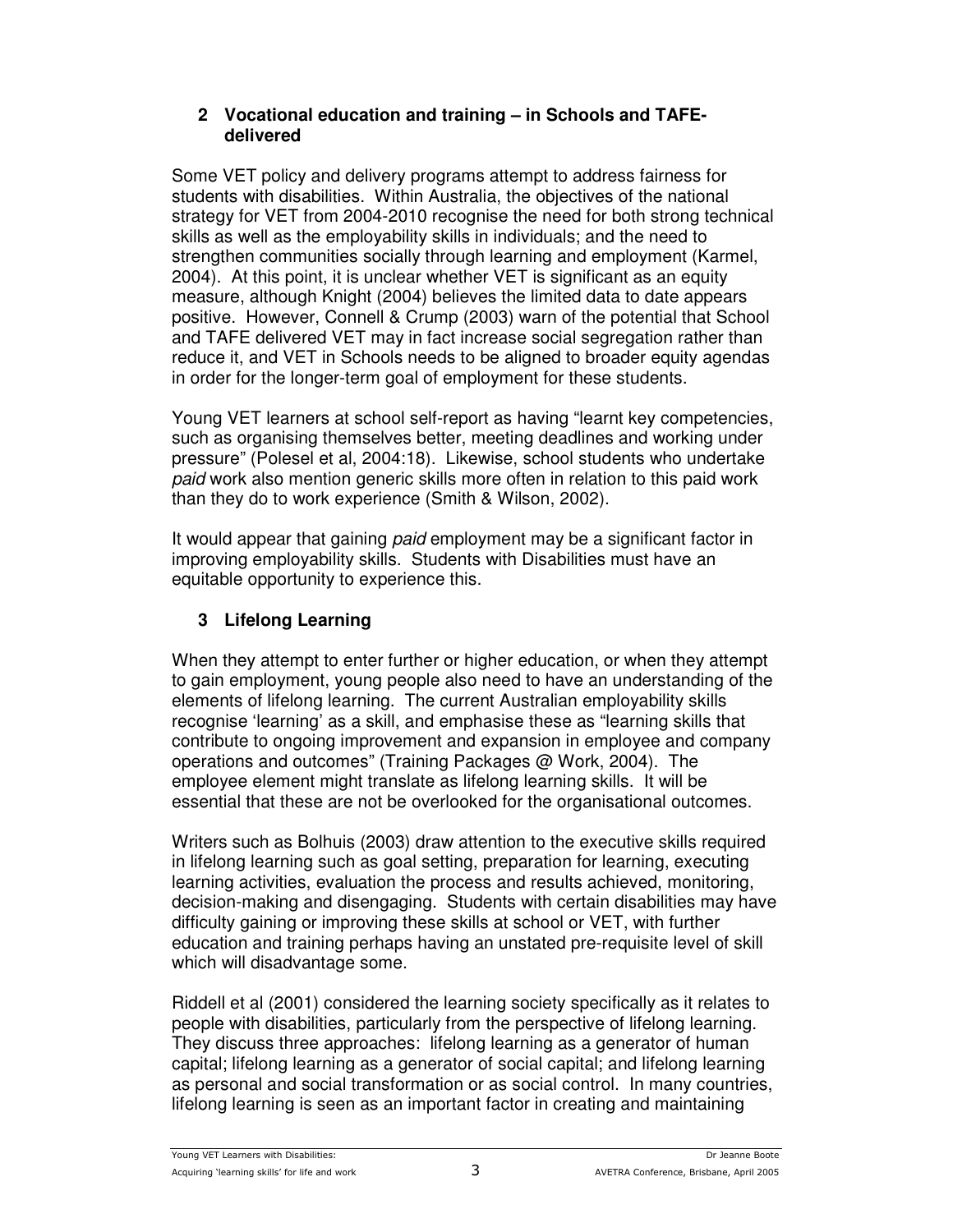social paradigms (Green, 2002). However, Riddell et al (2001:207) are categorical that "lifelong learning has failed to deliver social inclusion".

Lifelong learning has a role in shaping decisions about future learning and work opportunities. The pre-VET experiences of some people with disabilities will be vastly different to the majority of non-disabled VET students. There is, as yet, only a small portion of the literature which recognises the role of informal learning – and more particularly as relevant to this study, the role of informal learning in the workplace as part of lifelong learning. Therefore there is little understanding of the particular requirements of workers with disabilities of any age, and how prior formal education and training, fortuitous or intentional informal learning, and workplace learning influence their overall personal and professional growth.

If the employability skill of "learning" is to have meaning and applicability for young VET learners with disabilities, then more research conducted into the intrinsic subtleties of living and learning as a person with a disability, is needed.

# **4 Learning as a Skill**

It is steadily being understood that the acquisition of generic skills and knowledge is required throughout life. Therefore it is important to individuals to know *how* to continually gain, or review and change, these skills and knowledge together with the related social competencies and attitudes.

The personal characteristics required of a learner include skills such as literacy and numeracy, appropriate attitude, confidence, ability and willingness to engage, and motivation to learn (Watson, 2003). Also important are: being able to recognise different teaching styles and personally how to learn regardless of style, having the ability to monitor and evaluate progress, and knowing how and when to disengage from learning (Adams & Boote, 2004). These skills do not come automatically to most students, and will be particularly difficult for some students, unless they are approached appropriately (Boote & Adams, 2004).

# **5 Employment of Young People with Disabilities**

The social model of disability reflected within the Australian VET field recognises that employment is a major facet of anyone's life. Therefore, it is equally important within the lives of young people with disabilities. In recent years, the emphasis around the world has been on enhancing the employability of people with disabilities. This has been balanced to some degree in attempts to adjust the labour market by offering incentives to employers to increase the number of workers with disabilities (Riddell et al, 2001, p 103). Nonetheless, there appears to be evidence that approaches have not yet reached the balance that reflects the number of people with disabilities in the general community being in employment (ADTAC, 2004)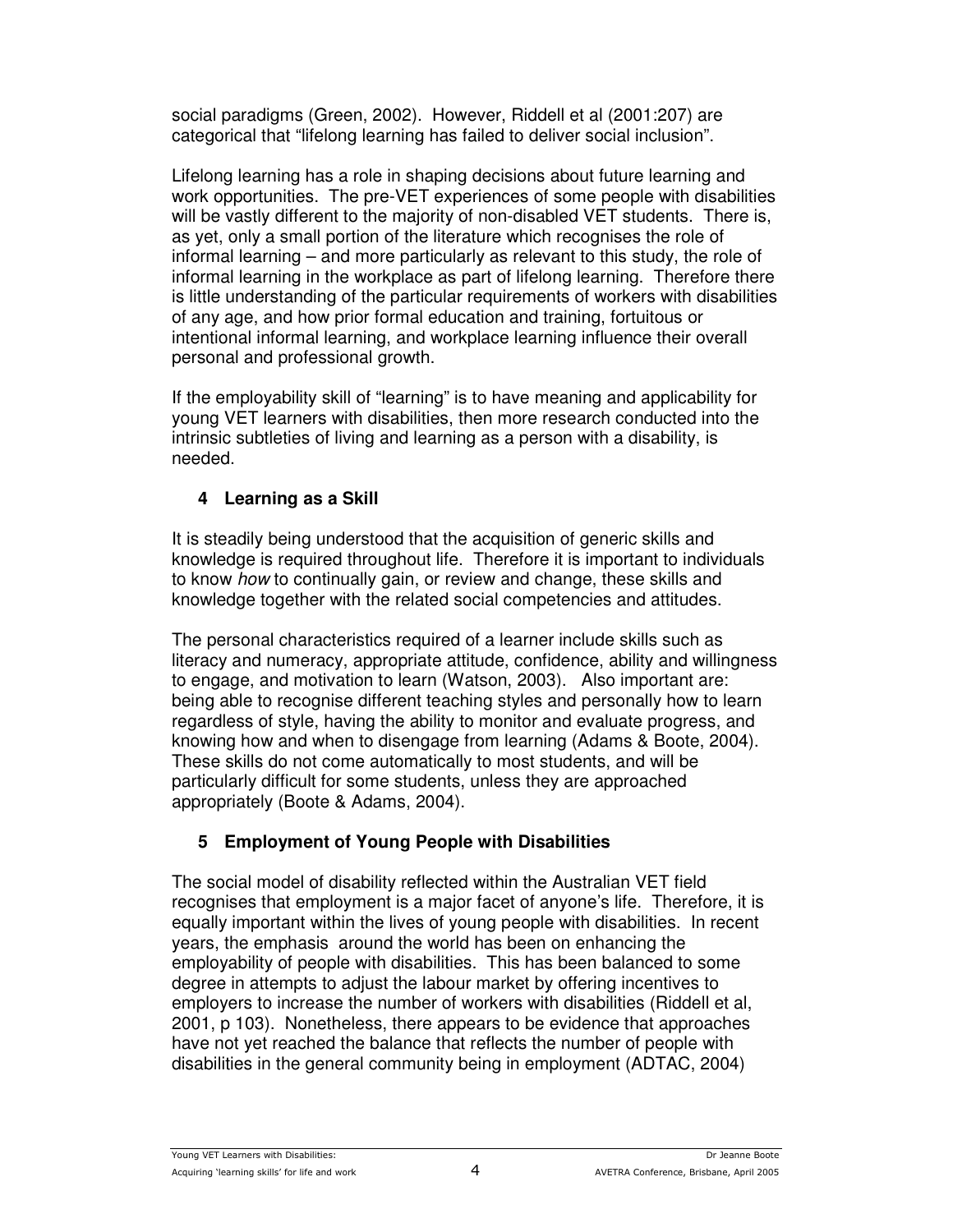There is a global recognition that young people with disabilities require additional support and/or specific programs in order to gain the skills which are essential for obtaining a job. While some segregated facilities and programs may be appropriate, frequently the policy or legislation driven approach of mainstream programs can also have limitations. There are new demands being made on future workers who have disabilities, in response to global and technological changes. Therefore "training systems must change and become sufficiently flexible to meet skill demands and lifelong learning needs" (Perry, 2003:7). VET has an obligation to prepare young people with disabilities for today's and tomorrow's labour market.

# **6 Perspectives on Disability**

Within Australia, there is a recognised deficiency of a consistent national definition of disability (Barnett, 2004). Riddell et al (2001) warn of the European experience of a "definitional drift" in the provision of support for people with "special needs". In recent times, those young people who have a social disadvantage have been targeted, at the expense of young people with cognitive disabilities. There is a concern that those in most need may miss out on the support services they require. Such a trend takes away the opportunities of young people with severe disabilities to be exposed to the same range of lifelong learning skills as their non-disabled counterparts.

If the 'learning skills' in Australia's definition of employability skills are to be addressed, then caution should be taken with the approach; particularly, if 'learning skills' are to enhance an individual's employability or lifelong learning, and/or challenge their social exclusion.

# **7 Young VET Learners with Disabilities**

The VET national strategy incorporates learning throughout life, with the role of VET being to "stimulate interest in learning" (Karmel, 2004:5). As in other countries, Australian VET providers have a requirement to consider the needs of people with a variety of learning differences, and to provide appropriate adjustments within the formal learning environment towards this end.

The number of people with learning difficulties around the world is increasing due to greater survival rates at birth and trauma. Riddell et al (2001, p 14) argued that there is an increased incidence of learning difficulties "due to high levels of structural unemployment in the Western world". The category of 'disability' is expanded, and is a significant proportion of the general population. These people are less likely to have successful integrated school and other education experiences, or be segregated in initial and later training and employment.

A significant number of young people who leave school early will attend a VET training provider within their next few years. There are a range of initiatives to encourage young VET learners to acquire the skills and knowledge necessary for work and life (Teese, 2004). Within Australia, it has been recognised that young people, particularly those who are 19 years or less (John, 2004a), and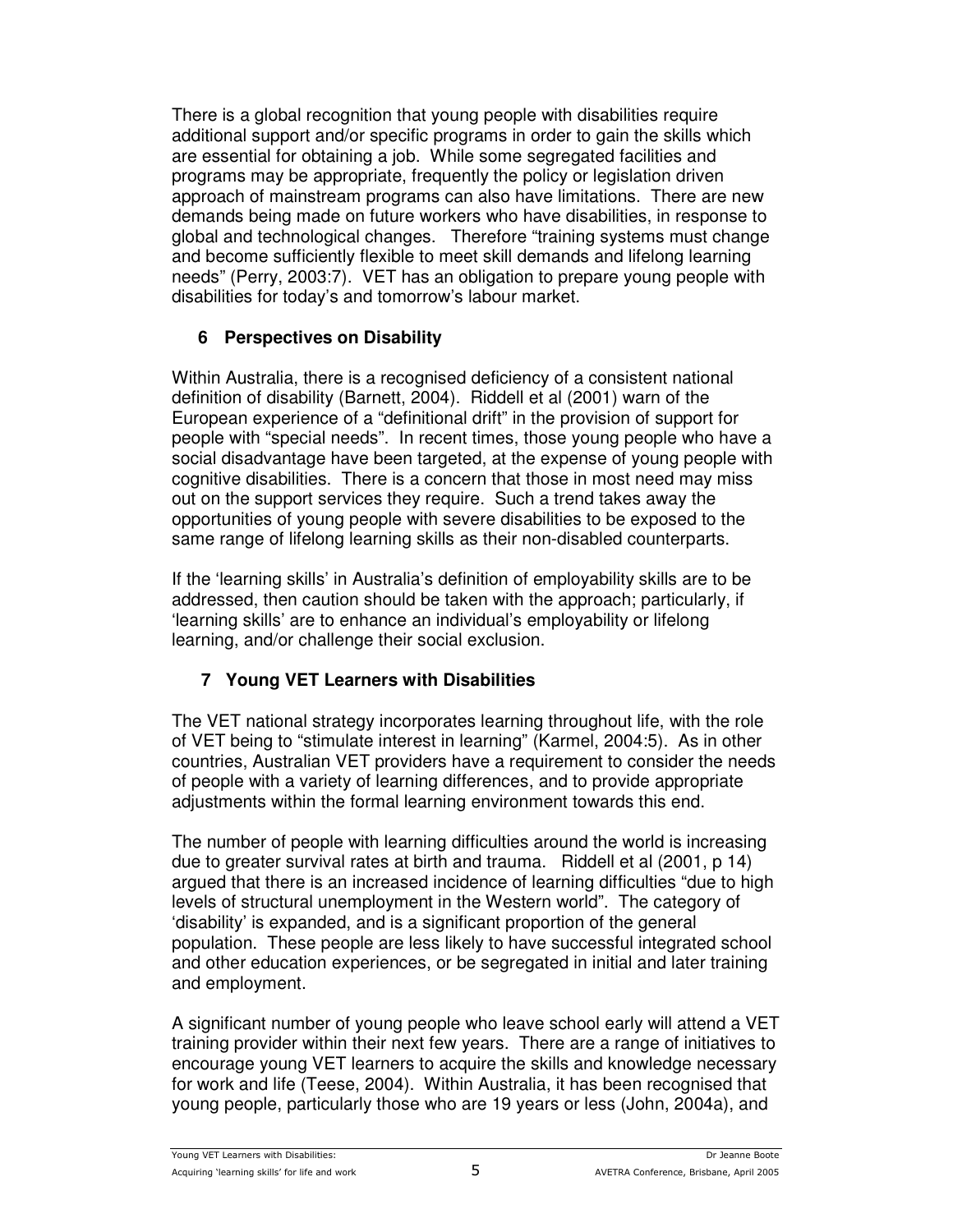people who have a disability (Dumbrell et al, 2004), are among the student cohorts who will have reduced chances of successful outcomes in VET modules. A combination of these categories has an exponential effect (John, 2004b), ie *young* people with *disabilities* will have a significantly lower chance of passing modules they study.

Commitment to equity can be gauged by the extent to which VET providers integrate equity and diversity into their full range of curricula offerings. Training packages and delivery strategies must accommodate the specific learning needs related to employability skills – and in particular, 'learning as a skill' - of all young VET learners who have a disability. Some of these will need to be intrinsic within the syllabus, but others might need to be added on. While much has already been achieved, "the gains are not pervasive and the approaches are not self-sustainable without a truly integrative model which meets the needs of all parties as part of normal practice" (Bean, 2004). There is an identified need for "more effective transition planning and pathway development for students with disabilities" (Barnett, 2004:90). Specifically, the House of Representatives' Standing Committee on Education and Training (2004:252) identified the need for further attention to the "necessary modifications to learning materials, programs and equipment" towards this end. This reflects experiences in the UK and Europe (Corbett et al, 1999; Russell, undated).

It is apparent that the Australian approach to teaching 'learning skills' in a VET situation will need to be fully investigated.

### **8 Conclusion**

If all young people with disabilities are to be catered for within 'learning skills' training, then a considered strategy will need to be developed. Failure to take a measured, equitable approach may result in this group of young learners being disadvantaged within their education, with this extending into their attempts to gain and maintain employment. Such an oversight may well exacerbate the chances of young VET learners with disabilities gaining a rounded education and equal opportunity in employment.

# **METHODOLOGY**

The issues raised from the literature review informed the research questions, as follows:

- 1. What factors can be identified in different approaches to the acquisition of 'learning skills' in young VET students?
- 2. How effective have these been for students with disabilities?
- 3. How might teaching practice in VET in Schools and TAFE-delivered VET be improved, based on these international experiences?

A total of 80 people were interviewed for this study. A copy of the interview protocol was provided in the final report. This was used very loosely in order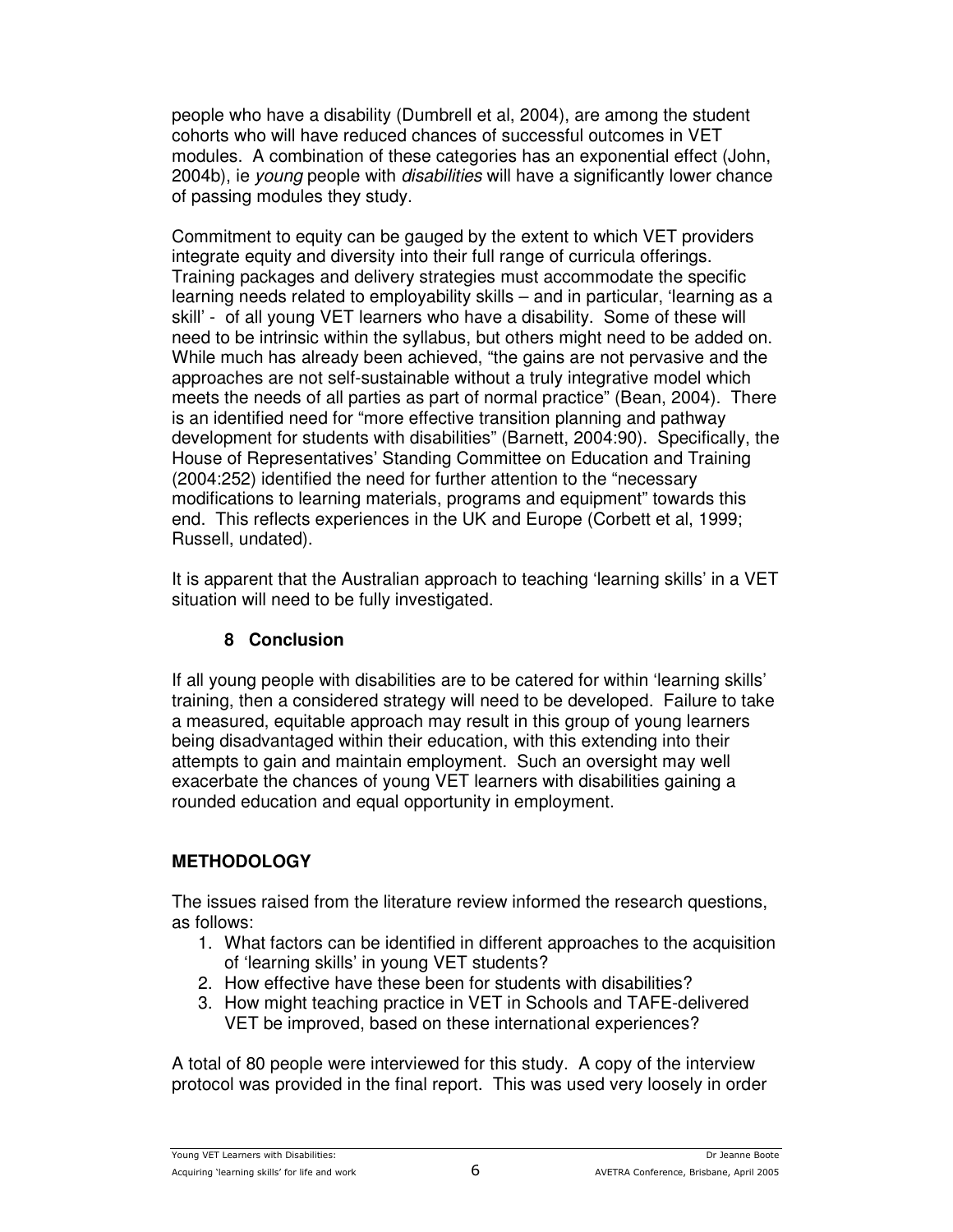to capture the individual's understanding of the implications from *their* perspective of practice.

Following is a breakdown of the locations and roles of the individuals involved. It encompassed researchers, academics, educators, management, disability peak bodies, support providers in organisations dealing specifically with people with disabilities and within educational institutions, and students, tutors, and learning support staff.

One-to-one and/or group interviews were conducted with the participant representation summarised in Table 1 below.

| <b>Country</b>     | Region         | Academic/      | <b>Disability</b> | Education/      | <b>Student</b> |
|--------------------|----------------|----------------|-------------------|-----------------|----------------|
|                    |                | Policy         | Organisation      | <b>Training</b> |                |
| England            | London         |                |                   |                 |                |
|                    | Oxford         |                |                   |                 |                |
|                    | Birmingham     |                |                   |                 | 3              |
|                    | Sheffield      | 3              | 4                 | 4               | 16             |
| Scotland           | Edinburgh      | 4              |                   | $\overline{2}$  |                |
|                    | Ayrshire       |                | $\overline{2}$    | 3               |                |
| Northern           | <b>Belfast</b> |                |                   |                 |                |
| Ireland            |                |                |                   |                 |                |
| Republic of        | Dublin         |                | $\overline{2}$    | $\overline{2}$  |                |
| Ireland            |                |                |                   |                 |                |
| <b>Netherlands</b> | Tilburg        | $\overline{4}$ |                   |                 |                |
|                    | Hoensbroeck    | $\overline{2}$ | $\overline{2}$    | $\overline{2}$  |                |
| Switzerland        |                | $\overline{2}$ |                   |                 |                |
| France             | Lyon           |                | $\overline{2}$    | $\overline{2}$  |                |
|                    | Paris          |                | $\overline{2}$    | 3               |                |
| $n = 80$           |                | 18             | 15                | 28              | 19             |

**TABLE 1: Breakdown of participants**

# **CONTEXT OF THE STUDY**

The United Kingdom has had key skills in place for at least two years now. At the time of the study, there had just been an announcement that a review of the qualifications structure for schools is being proposed. This will involve changes which more or less reflect the current structures up to the A level, but will allow acquisition of a diploma as the top school qualification. It is believed that through this structure, there will be an indication of levels of skill development at school.

An analysis was being undertaken of public reaction to this proposal. At the time of the study, indications were that the change is perceived in a negative way. However, this was considered to be the case because there is no accurate understanding of the current system, its implications and applications.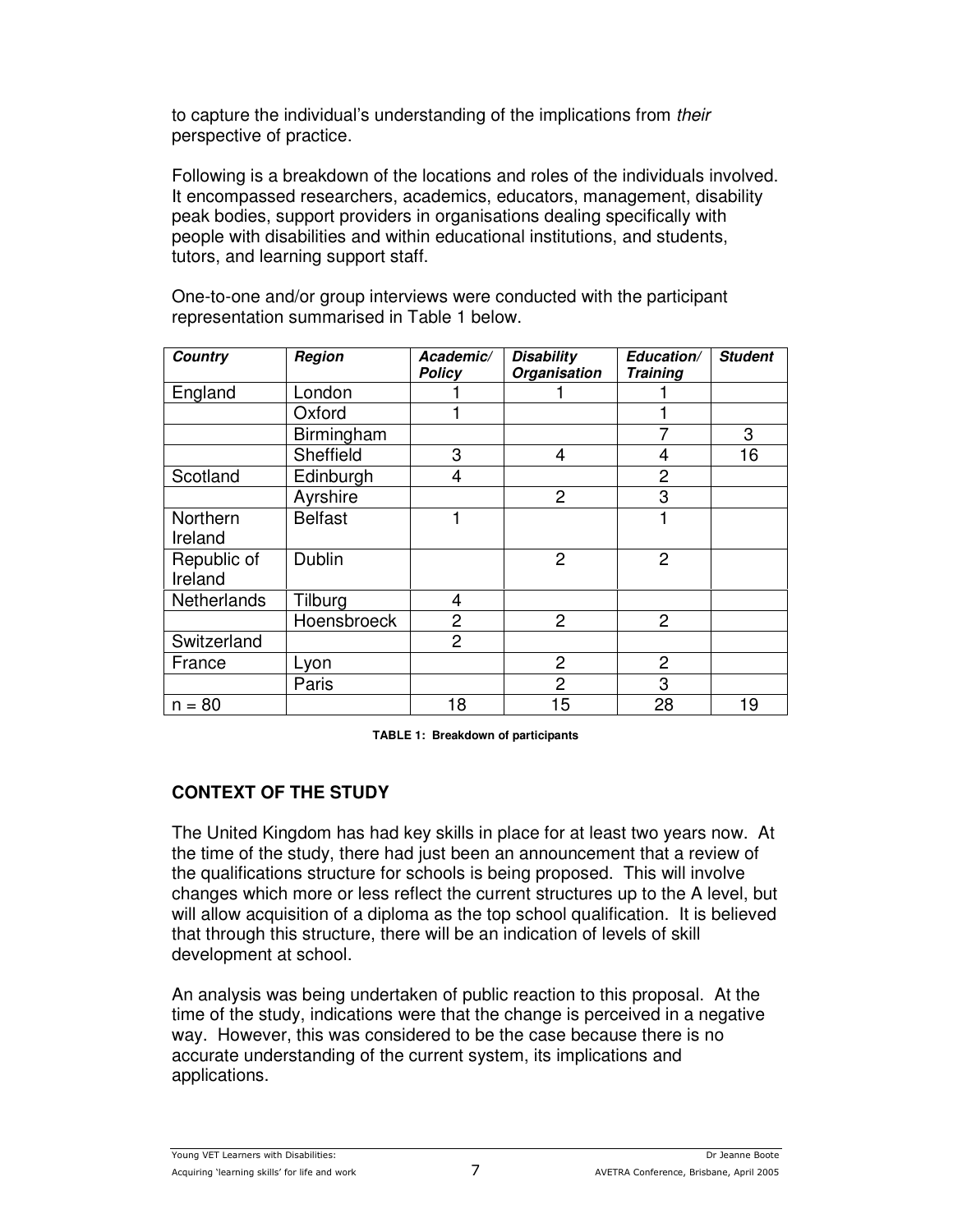Within Europe, general schooling and vocational training understanding and praxis varied greatly between those interviewed. No clear picture was gained of a cohesive approach to 'learning skills' training within VET, although it is understood progress is occurring in other European countries unable to be included in this limited study.

# **LIMITATIONS**

While this report attempts to identify and analyse experiences in various countries, it would be presumptuous to consider it a comparative study. Locations and participants were dependent upon invitations received in response to various email broadcasts. A list of participant organisations was included in the final report.

The report does, however, reflect the experiences of a variety of professionals as well as students, in a number of different countries. From this we can gain an understanding of the pragmatics involved, at least from the perspective of the various participants – all of which might provide some direction for our movements within Australia.

# **FINDINGS**

There are several themes arising from discussions with the various international participants involved in this study tour:

# **1 Approach to teaching 'learning skills'**

'Learning skills'need to be approached in two ways. Both approaches must be addressed concurrently:

### *1.1 'Learning skills' as part of the vocational curriculum*

'Learning skills' should be incorporated within all vocational curricula for all students. It is essential that an understanding of learning itself is incorporated in any vocational module being offered to any student. This metacognitive approach should draw to the attention of students the 'how, what, where, when and why' of the individual's specific learning experiences in that particular vocational situation. Students will need to be assisted to reflect in order to recognise, review and re-use 'learning skills'.

With an integrated approach, students with disabilities undertaking mainstream programs will receive opportunities to consider their own previous and current learning experiences within this vocational field. As well, by inclusion within these programs, they will also be exposed to the experiences of other, non-disabled students. Through self-reflection, similarities and differences in learning experiences may become apparent. All should benefit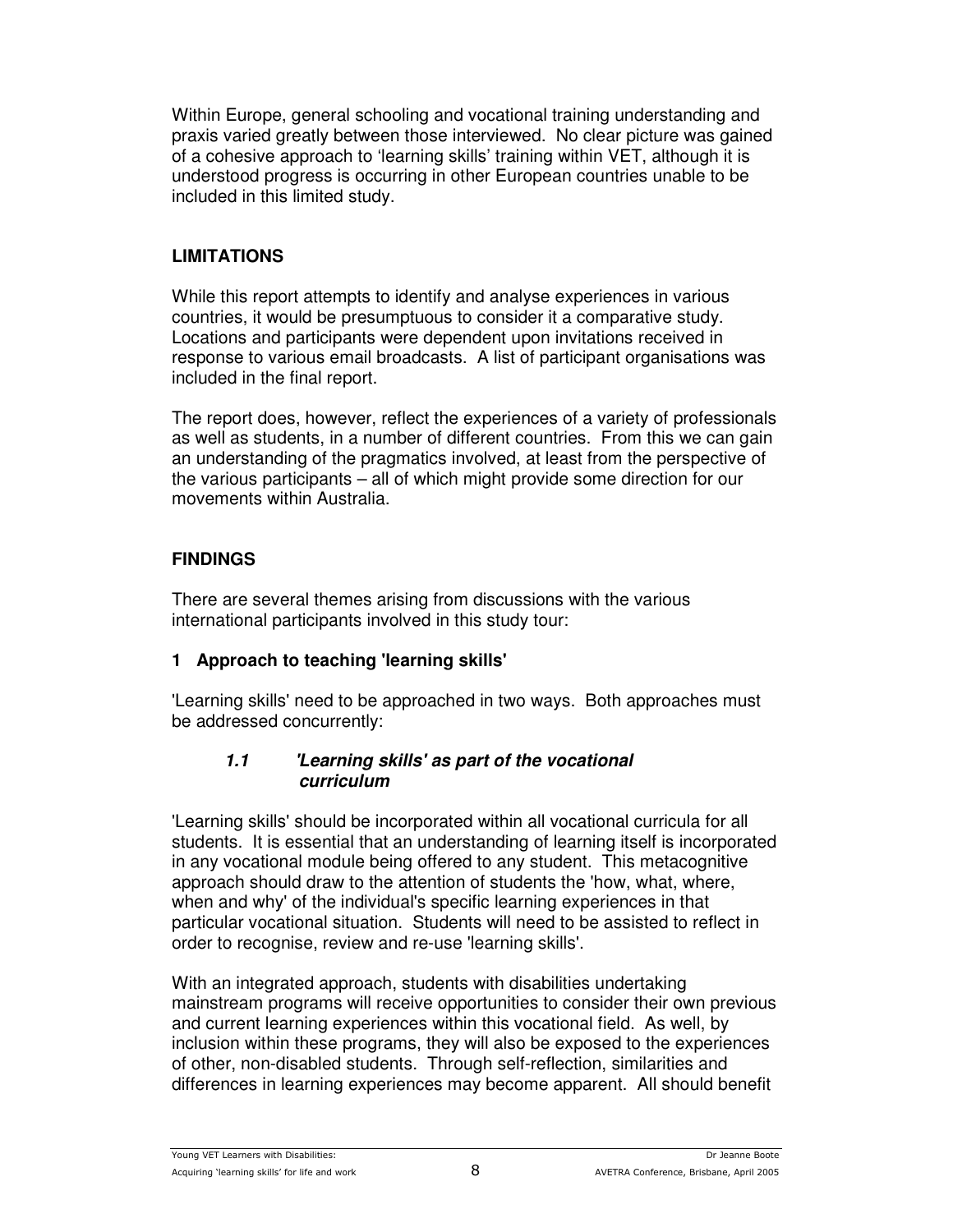from the understanding of each other about learning a particular vocational topic.

The most important aspect of this finding is the need for teachers to *model* their knowledge and understanding of 'learning skills'. This is addressed in more detail later.

# *1.2 'Learning skills' as a separate module*

While 'learning skills' must be addressed within all modules, there will be specific times, specific students, or specific disabilities which will necessitate additional training regarding learning skills. This might be approached as a short module, or as tutorial support, and should include students across vocational disciplines.

This will give students an opportunity to reflect on the different approaches to learning taken by different teachers or students in different situations. It will allow the 'meta' approach required to expose students to the wide variety of implications of learning situations. What is considered critical in these interactions, is the skill of the teacher in facilitating each student in

- Identifying their own personal level of responsibility for learning
- Recognising what personal, educational or other aspects are influencing them at a particular point of their learning
- Being able to analyse these influences and determine patterns (such as personal attribution, teaching techniques, or pain management/level), and
- Being able to recognise the impact of these on their learning.

### **2 Integrated or segregated provision for people with disabilities**

Within the Australian VET system, support services exist to provide specialised approaches for individuals with disabilities. Funding and resources are available in the major public VET provider for specific disability groups. An argument might be given for teaching 'learning skills' to segregated groups of young people with disabilities. This contention might be based on meeting the specific needs of that specific target group.

The other side of this debate should also be considered, that such separate provision exacerbates the already existing limitations of choice and opportunities that young people with disabilities have in a wide range of fields. As well, such segregation undermines one of the major considerations in employability skills: the context of social interaction.

Overseas experience raises concern that at whatever stage people with disabilities are directed into a "special" route, they frequently find themselves on a treadmill from which they cannot exit. The participants cited instances which reflect experiences in Australia, of students who are involved repeatedly in training, often at the same level of study, without the opportunity to progress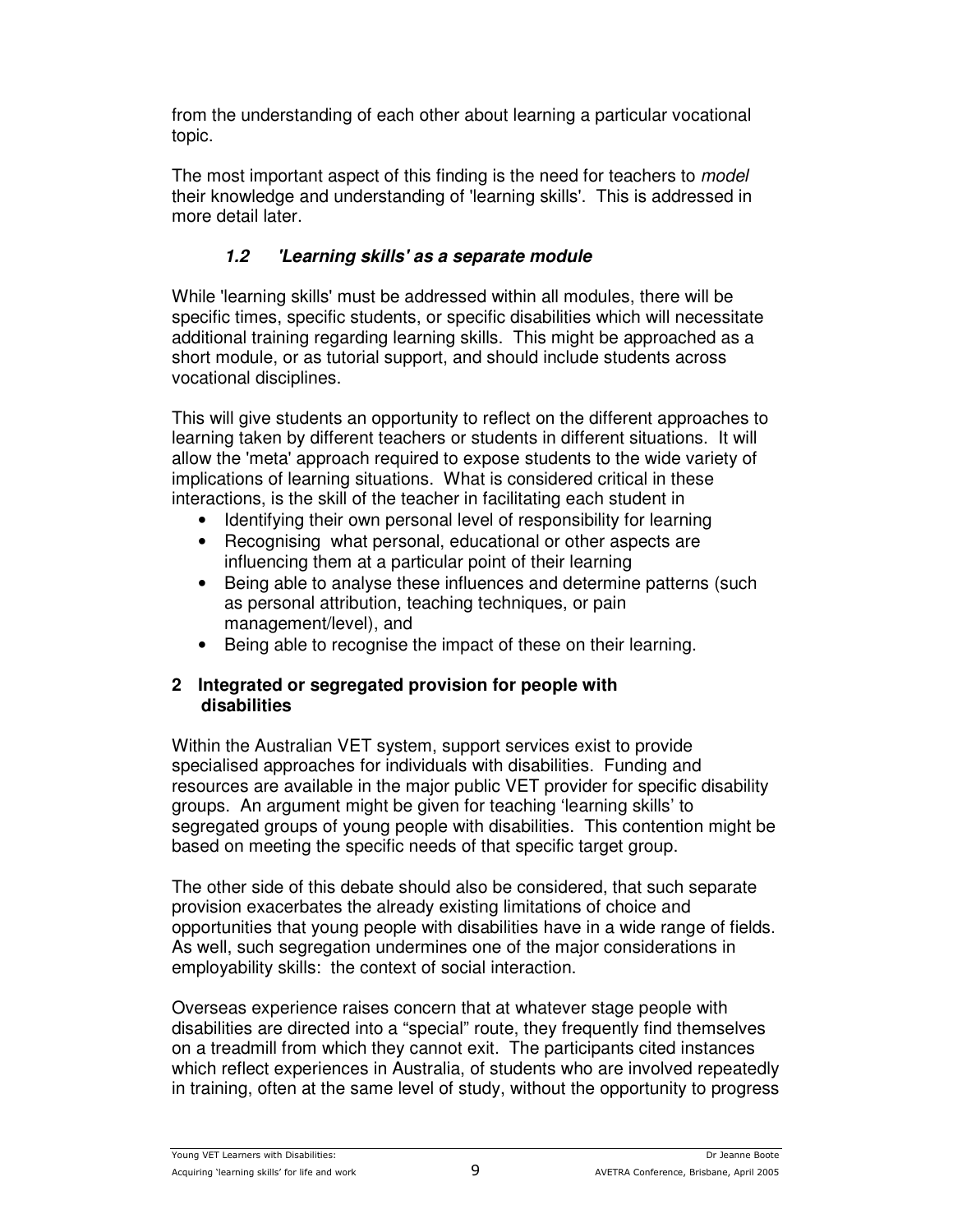to high level studies or to successfully gain employment. It was expressed by participants that such "recycling" (a term used by several participants) served neither the student nor the training provider.

Studies cited during interviews identified that the employment opportunities of those students who had gone through a special segregated program, were declining over the past three decades. One participant, in particular, was concerned that the current approach taken to the provision of training for lifelong learning might, of itself, be a segregating factor. If the special needs of people with particular disabilities are not addressed within the way lifelong learning is approached, then those students may in fact be excluded from many aspects of lifelong learning, and consequently be kept out of the labour market.

### **3 Demonstrating 'learning skills'**

Staff need to have a professional - as well as a personal - understanding of 'learning skills'. This applies regardless of the delivery strategy employed.

It was a significant response that teachers needed to be able to act as a role model within topics they were teaching, taking advantage of potential learning moments. As many students learn best by demonstration, this teaching strategy was considered by all to be an important skill for all teachers to have and use.

### **4 Preparation of staff**

The most consistent theme arising is the need for the development of staff to cope with the change in philosophy required for the implementation of the key skills. It is considered that, in many instances, current staff in many countries have not made the most of the opportunities which should arise from the core skills strategy, because of a lack of understanding and a lack of experience on their part, of being exposed to the concept and underlying philosophies of the core skills strategy.

It was unanimously expressed that staff who are working with students with disabilities, whether they are in mainstream or special programs, need to have both an understanding of disability-related issues as well as a comprehensive knowledge of learning as a skill.

It was suggested that teachers need a more organic and higher level approach to prepare students to understand and apply 'learning skills'. Some expressed that the reflection strategies which are an integral component of Special Education set up staff in that field as the models of best practice for mainstream approaches.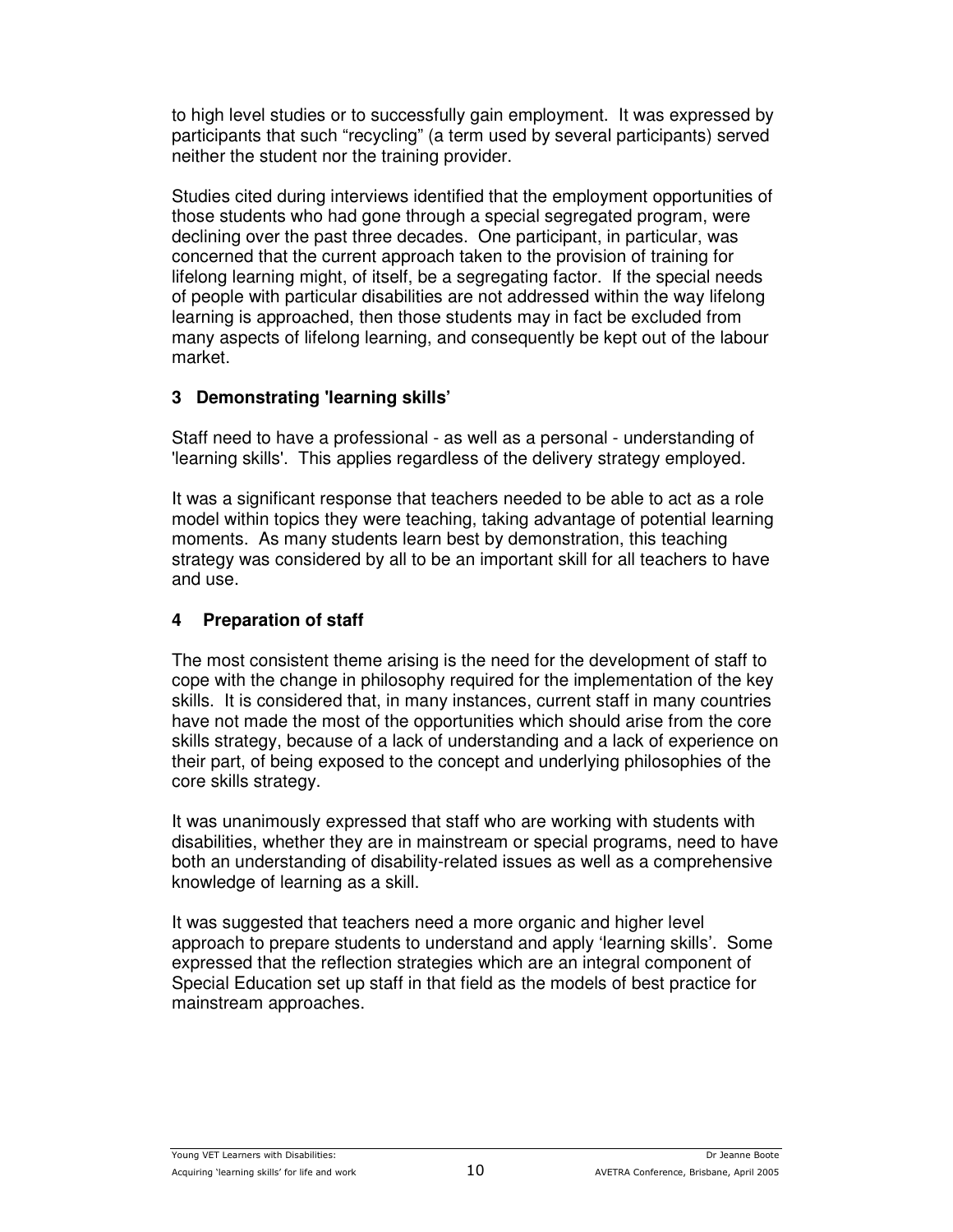### **5 Access to resources**

While it was evidenced at one college that tutors are able to use resources available on the internet, it was expressed that these resources are intended for assessment, but were actually used as a teaching tool.

There was a specific example given where the assessment tools were not accessible to students with vision impairment. This create d a great difficulty for the student and effort on the part of teachers, time-wise; and this of course influenced the students as well. Other students who could undertake assessment tasks on the internet had immediate responses as to results; where for those students who required reasonable adjustment in the form of different formats of the test, this required a two-month preparatory period and a two-month delay in receiving results.

In whatever delivery and assessment strategies are used in employment skills training in Australia, it will be essential that accessibility for all is planned.

### **DISCUSSION**

Within England, skills for life are being promoted by the Government. This has caused complications for organisations who were trying to adjust add-ons to an ever-changing or slowly changing generic framework. Concern was expressed by participants that legislation, policy and agendas can distort curriculum, and also have often been ineffective in sufficiently increasing employment outcomes for people with disabilities.

Comments were strong that employability skills, especially for the workplace, are important personal competencies and tacit skills. At the same time, it was noted that young learners have more experiences than they are often given credit for. It is essential that staff are prepared to assist these young learners to recognise their own skills. Peer learning might also be an apt strategy. These young learners might then be given recognition for prior learning where this is appropriate. Those students who can identify their existing skills should be assisted to advance further. Another approach suggested was getting people with disabilities into the workplace, *first* – then supporting them to gain the employability skills in that workplace. This was one of the responses which raised the issue of workplace trainers requiring disability awareness training in order to provide the work-based support programs.

The experiences discussed within Scotland are similar in many ways to those in England. However, Scotland is working independently. It is governed by the same UK Disability Discrimination Act, but has its own educational legislation. Discussions indicated that the Scottish approach to inclusion may well reflect some of the best practice observed in England. Nonetheless, the preparation of teachers or tutors at schools and in FE (Further Education) colleges is of the same concern in Scotland as it was in England.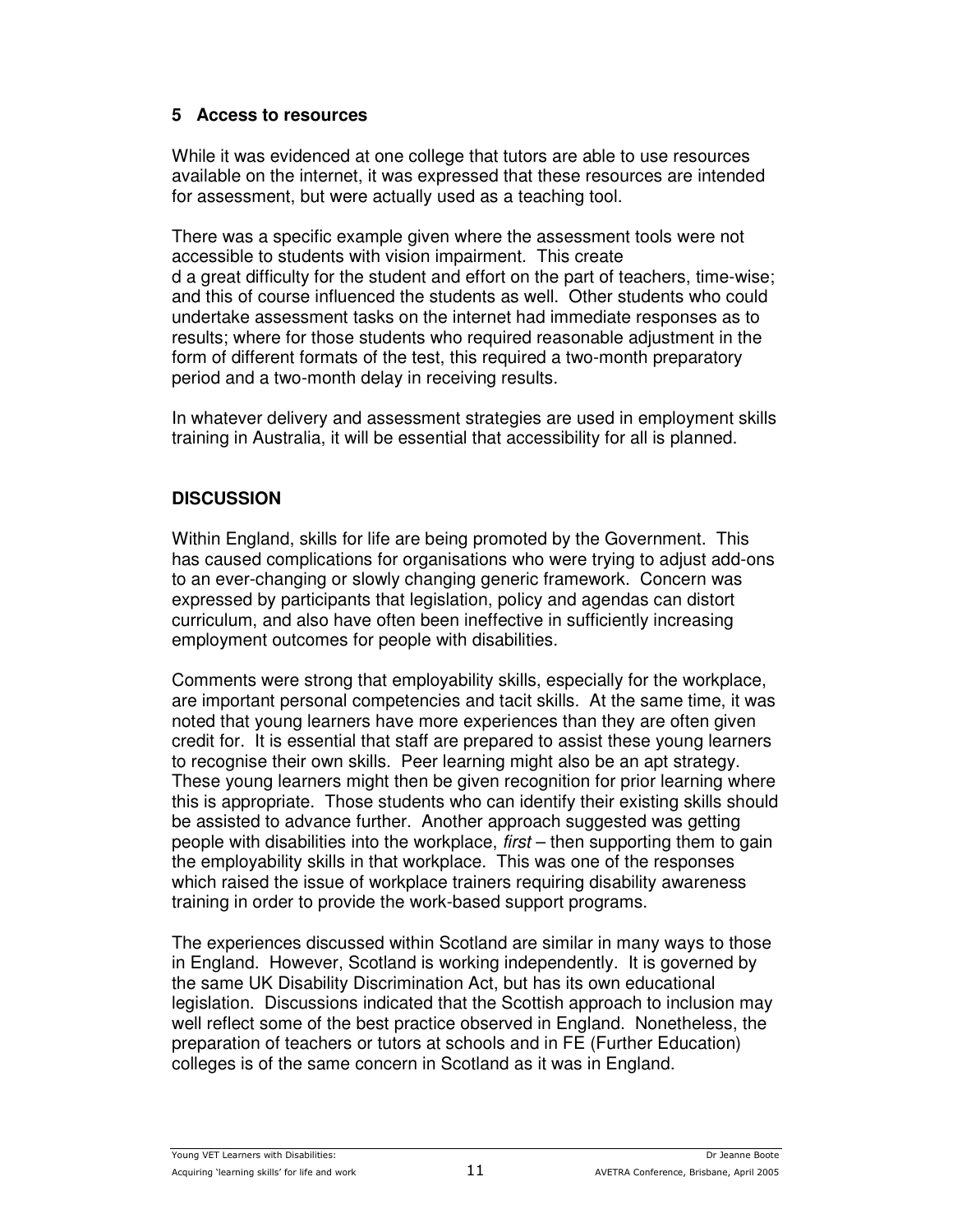Peripherally to this study, an English Project observed has taken training to its next level. They have developed businesses, and train people with disabilities for those positions. A similar situation was found in Scotland, with the Learning Enterprise Companies (LEC), supported by the Scottish Enterprise and Highlands and Islands Enterprise. There are some 22 of these local LECs in Scotland. To a varying degree, this approach is reflected in Northern Ireland.

A major role for the LEC is to fund and manage a major part of the post-16 year old training programs, which are known as Skill Seekers; as well as funding a range of training programs for adults. There is also a special needs skill seekers program, which varies greatly across the country, but tends to be delivered mainly by private training organisations or by voluntary organisations and by some FE colleges.

Discussions in Northern Ireland revealed the similarities between the social position of people with disabilities in Australia and that country, but also showed a difference between England and Scotland, and Northern Ireland in the progression towards inclusion of people with disabilities in their society and particularly within education.

The topic of preparation of teachers, both in their disability awareness and in a greater awareness of learning theory, and again, how this applied to students with disabilities, was significant. While FE colleges in Northern Ireland have a role, it is apparent that day services (similar to those visited in England) also have increasingly a responsibility particularly for people with higher support needs and greater learning difficulties. As with England and Scotland, it appears that preparation for the essential or core skills (as they are called in Northern Ireland) is done in an integrated way within existing syllabuses. The concern again is that the status quo remains - that is, teachers are teaching in the way that they learnt, where what is required for the core skills to be productive in future life – particularly for students with disabilities – is that, while they are approached in an integrated way, it is in such a way that the *focus* is given to them as being *on-going* skills that people will require for the next stage of their learning, for work, etc.

Approaches within the disability field, particularly within the day services in Northern Ireland, bear similarities to what was observed at Sheffield, although it was expressed by Irish staff that, while they are moving towards a similar sort of model to the English Project mentioned, they are not yet as far along as that. Issues were also raised about the applicability broadly across the whole of the Northern Ireland areas of this style, because of the differences in localised areas within Northern Ireland. From an academic perspective, it was again expressed that learning skills are not understood as well as they might be for the general student population, and there is a further flow-on effect in the application of these learning skills and teaching strategies towards that, for people with disabilities.

Discussions with participants in the European zone (Republic of Ireland, Netherlands, Switzerland and France) revealed a repeat of the pattern of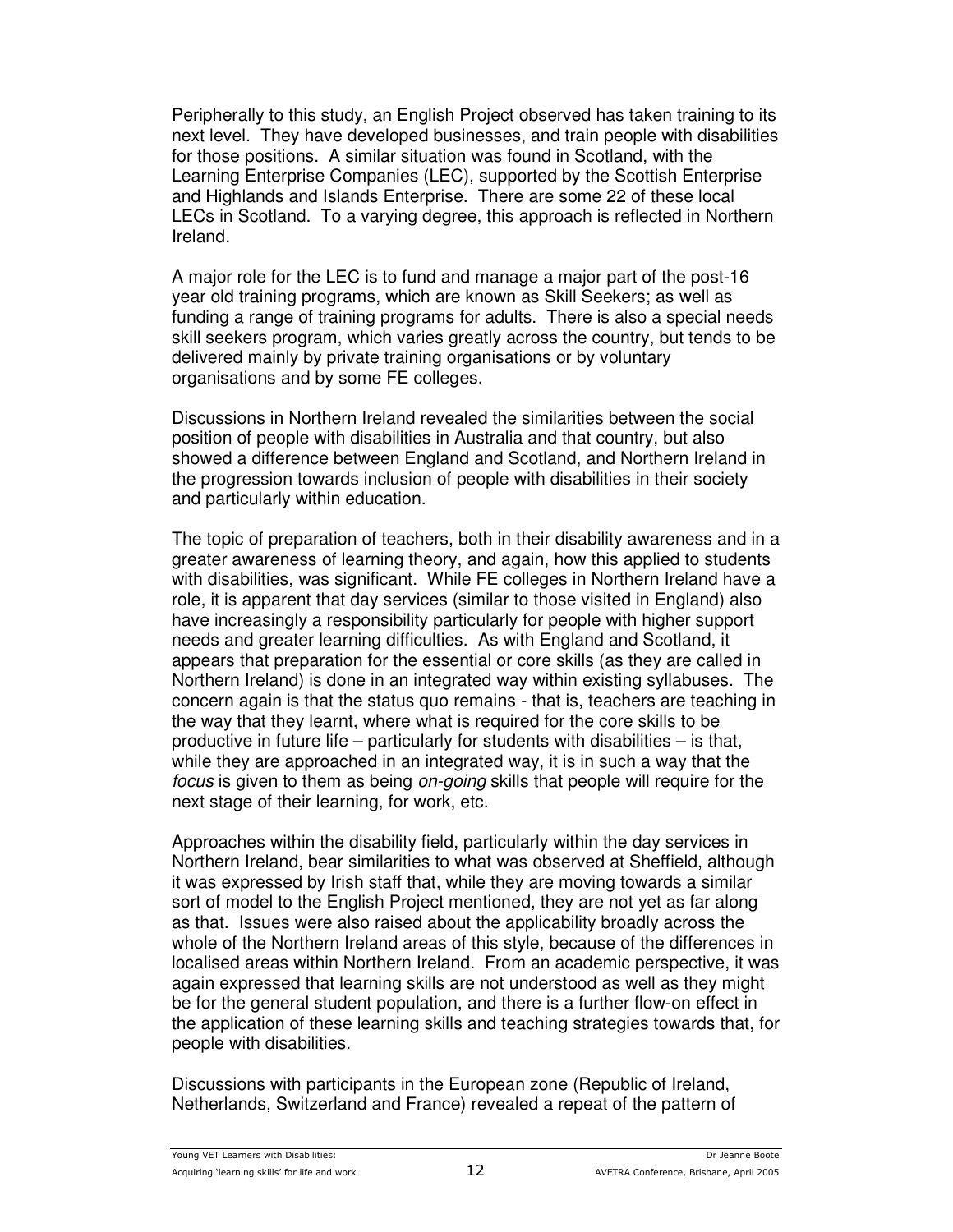different approaches and success in preparing students with disabilities for the learning skills required for lifelong learning. The points of agreement were again the need to approach 'learning skills' specifically for students with particular disabilities, both directly as a separate module within school and college, and at the same time integrating the application of learning skills to each and every module. Again there were concerns expressed about the ability (from the perspective of their own prior experiences and training) of teachers to reasonably understand and model this lifelong learning journey for their students.

Lastly, it will be essential that whatever resources and assessment strategies are put in place are immediately accessible and non-discriminatory in the preparation and feedback components.

It is apparent that the findings of this study substantiate issues as raised in the literature review.

#### **RECOMMENDATIONS**

#### **Recommendation 1:**

Overall caution is required in the introduction of learning skills training to be inclusive of students with all types of disabilities, as it appears from overseas experience that it could be very easy to marginalise or overlook this cohort. If learning skills training is not inclusive, then young people with disabilities may be unintentionally disadvantaged in gaining, maintaining and progressing in employment.

#### **Recommendation 2:**

"Learning skills" should be incorporated into all facets of vocational education and training curricula for all students. Learning experiences, both formal and informal, should be analysed regularly. Many students, and particularly those with certain disabilities, will – initially at least – require instruction then guidance in doing this.

#### **Recommendation 3:**

One particular teaching strategy which should be incorporated is teachers as 'role models of learning', presenting and evaluating a variety of their own formal and informal learning experiences.

#### **Recommendation 4:**

In order to achieve this, it appears that many VET staff will need specialised training themselves, as their own prior learning experiences may have been limited.

### **Recommendation 5:**

Teaching 'learning skills' as a free-standing module should be approached with caution, or its *on-going* relevance is easily overlooked or dismissed by students.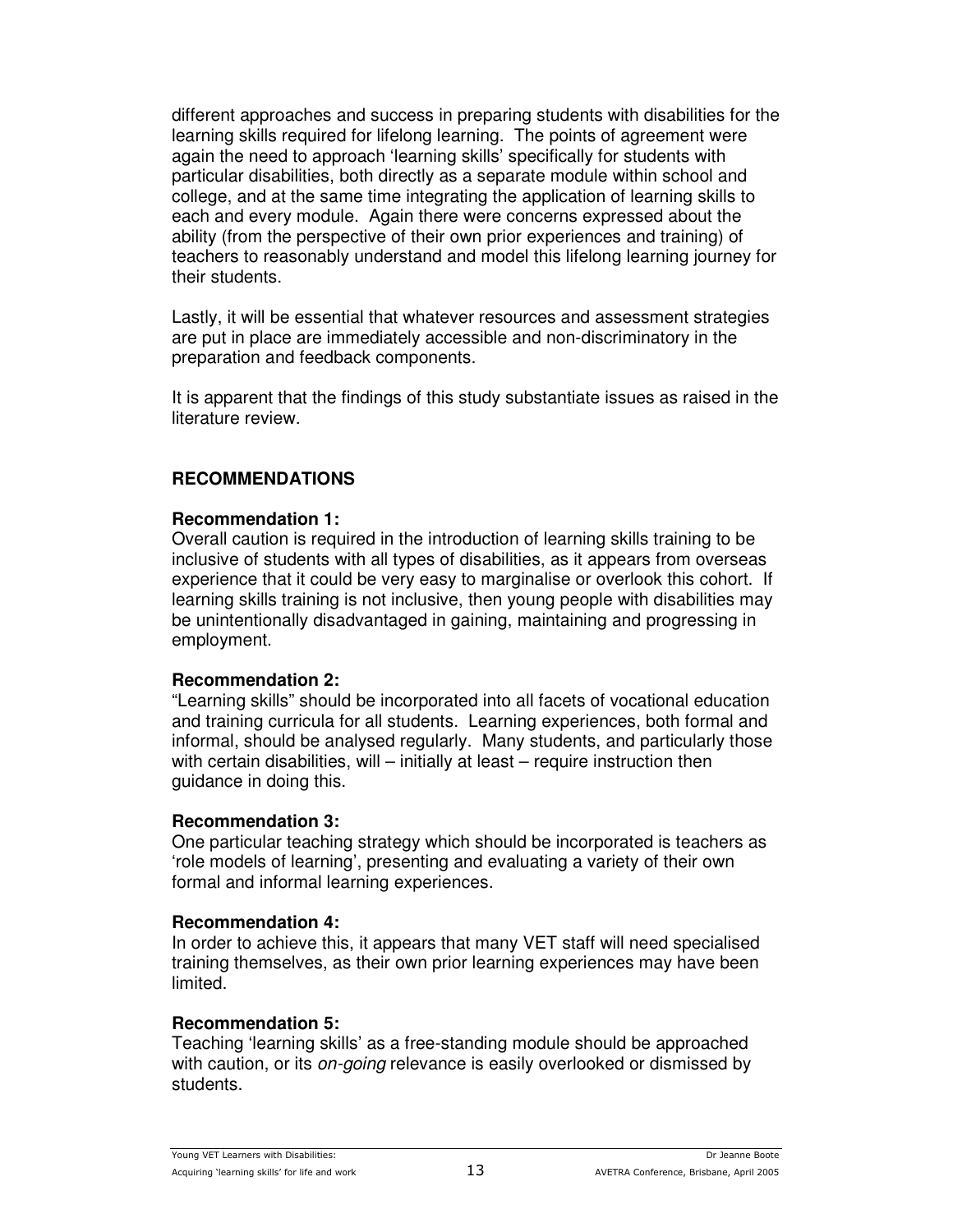#### **Recommendation 6:**

A short-term segregated approach may be required for students with some disabilities (particularly those with cognition-related implications) in order to provide the additional training necessary for equity.

#### **Recommendation 7:**

In order to appropriately and efficiently support students with particular disabilities in the mainstream classroom to gain 'learning skills', it will be necessary for all staff to have a requisite level of "disability awareness", as well as "learning awareness". The optimum balance of both these skills needs to be investigated.

### **A suggested model: the 4-R's of learning skills**

A preliminary model is suggested for conceptualising the approach to training young VET learners with disabilities: "the 4-R's of acquiring learning skills". The basic element is **r**eflection of prior and current learning, which incorporates **r**ecognising the approach applied in learning, **r**eviewing its success or otherwise and appropriateness in other learning situations, and **r**eusing that learning skill. The model is cyclical.



**Model: The 4 R's of Acquiring Learning Skills**

Students may need to be trained in any or all four of the facets, using a variety of teaching styles. For example, they may need to be shown how to reflect by demonstration (ie teachers and/or other students modelling this). Recognising how they learnt previously may involve a level of direct instruction in learning theory. Reviewing might occur as part of a group session. Re-using these recognised learning skills might involve task analysis and mentoring by the teacher or peers.

Teachers must have the professional skills to analyse the learning which is occurring or the potential within students and teaching moments, for this training to be effective for any VET student. Some young students with disabilities may require support both in and out of the mainstream classroom.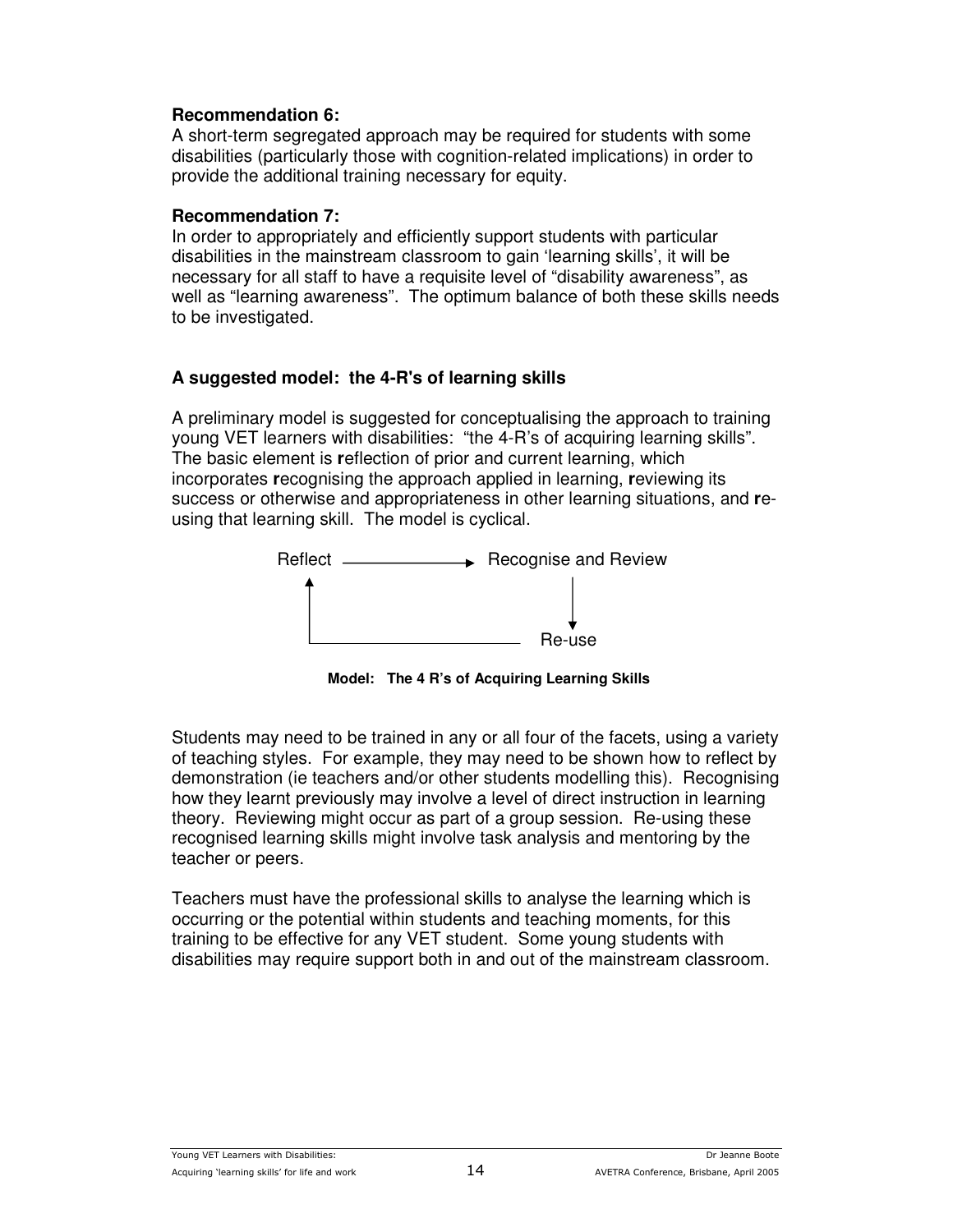#### **REFERENCES**

Adams, Don and Boote, Jeanne (2004), "An insight into the influence of VET in Schools programs and lifelong learning", article accepted for publication in VOCAL journal

ADTAC (Australian Disability Training Advisory Council) (2004), *Bridging Pathways – Revised Blueprint*, ANTA, Brisbane, available on www.anta.gov.au/images/publications/Bridging\_Pathways\_revised\_blueprint.pdf

Boote, Jeanne and Adams, Don (2004), *Lifelong Learning – Are school students being prepared through their vocational training?*, paper presented at NCVER VET Research Conference, Tweed Heads

Barnett, Kate (2004), "VET-ability: The capacity of the Australian VET system to be inclusive for people with a disability", in Kaye Bowman (Ed), *Equity in Vocational Education and Training: Research readings",* NCVER, Adelaide (pp 90-107)

Bean, Robert (2004), "Built in or Bolted on?: Managing equity and diversity in VET)*,* in Kaye Bowman (Ed), *Equity in Vocational Education and Training: Research readings",* NCVER, Adelaide (pp 281-304)

Bolhuis, Sanneke (2003), "Towards process-oriented teaching for self-directed lifelong learning: a multidimensional perspective" in *Learning and Instruction*, 13, 327-347

Callan, Victor J (2003), *Generic Skills: Understanding vocational education and training teacher and student attitudes*¸ NCVER, Leabrook, SA

Coffield, F (1999), "Breaking the consensus: lifelong learning as social control", *British Educational Research Journal*, 25, 4, 479-501

Connell, R W and Crump, S J (Chief Investigators) (2003), *Vocational Education and Equity in Senior Secondary Schooling*, ARC Spirt Project Report, University of Sydney

Corbett, Jenny; Kitteringham, Jennie; McAnespie, Bernie (1999), *Vocational Education and Training to Support the Transition of Young People with Learning Disabilities to Paid Employment*, paper presented at the European Conference on Educational Research, Lahti, Finland, 22-25 September 1999

DEST (Commonwealth Department of Education, Science & Training) (2002), *Employability Skills for the Future,* available on www.dest.gov.au/ty/publications/employability\_skills/final\_report.pdf, accessed 27/9/04

Dumbrell, Tom; de Montfort, Rowena; Finnegan, Wendy (2004), "Equity In VET: An overview of the data for designated equity groups", in Kaye Bowman (Ed), *Equity in Vocational Education and Training: Research readings",* NCVER, Adelaide (pp 19-40)

Green, Andy (2002), "The many faces of lifelong learning: recent education policy trends in Europe", in *Journal of Education Policy,* Vol 17, No 6, pp 611-626.

House of Representatives' Standing Committee on Education and Training (2004), *Learning to Work: Report on the inquiry into vocational education in schools*, Parliament of the Commonwealth of Australia, Canberra

John, David (2004a), "Quantifying the impact of equity overland in VET", in Kaye Bowman (Ed), *Equity in Vocational Education and Training: Research readings",* NCVER, Adelaide (pp 242-250)